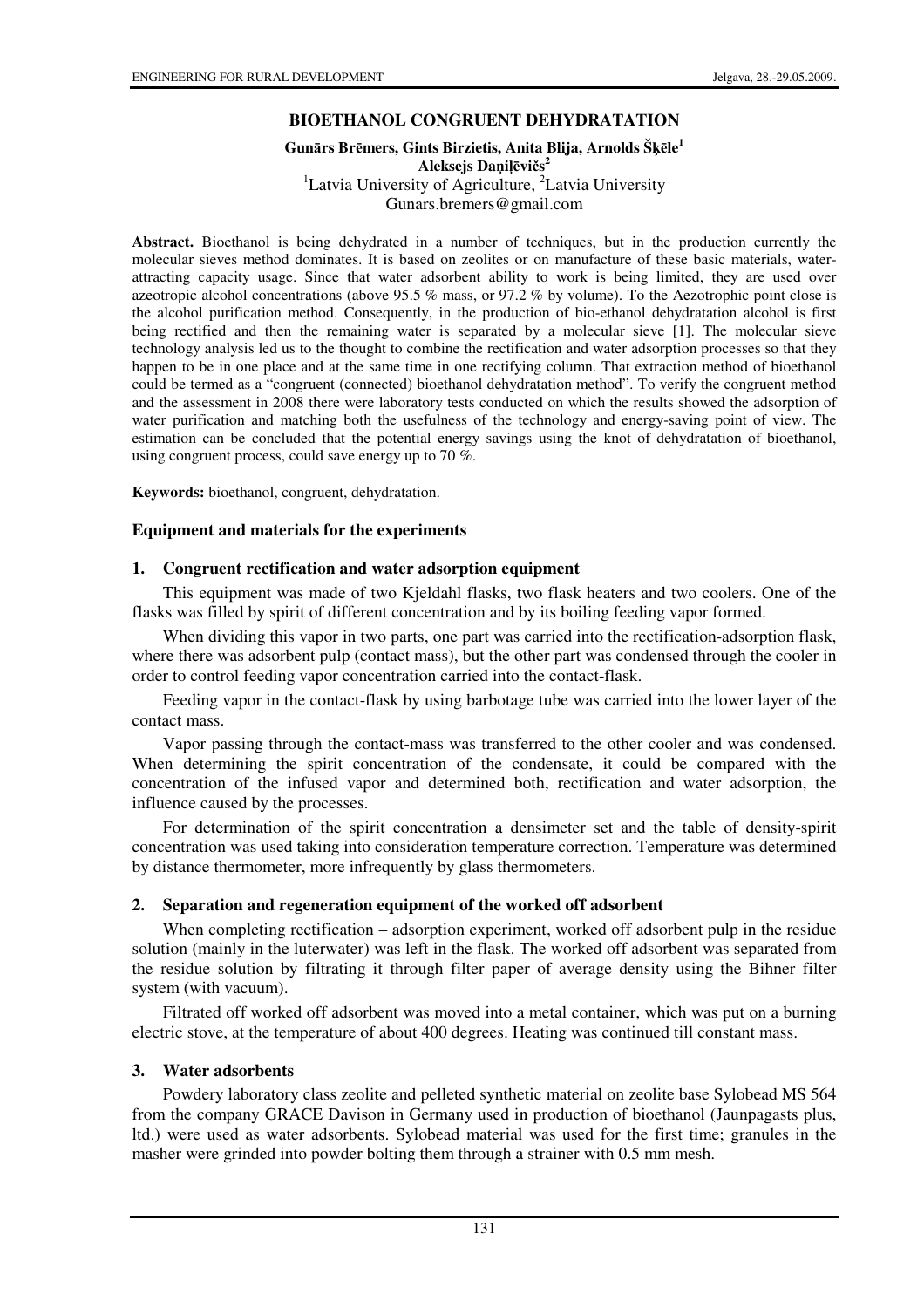#### **4. Raw materials containing spirit**

As spirit containing raw materials rectification residue product – *EAF* and bioethanol produced by "Jaunpagasts plus" ltd. are used.

### **Results of the experiments**

Carrying out several tens of experiments, using as adsorbent both powdery zeolite and grinded Sylobead material, the obtained results on the whole were similar and complied with the theoretically expected ones. One experiment is chosen as an example, when zeolite is used.

The data of the experiment are used for the construction of the diagram shown in the Fig. 1. In the figure curve A shows the changes of the feeding vapor concentration during the experiment, but the curve B – at the same time, changes of dehydratated spirit vapor concentration by rectification and water adsorption.

It is obvious that in the above azeotropic concentrations (above 97.2 % vol.) where only water adsorption takes place, increase of the spirit concentration is convincing – from 0.3 % at 99.7 % infused feeding vapor concentration up to 1.5 % at 97.6 %.

Favorable influence of adsorbent maintained also in below-azeotropic concentrations. It is obvious from the position of the curve C in the figure. The curve C is constructed from the table of balance data [2] which shows coherence between boiling spirit concentration and concentration distributed from its vapor. Consequently the position of this curve shows that the experiment dealt with here, for example, at the feeding vapor concentration 99 % vol. as a result of rectification process concentration increased for about 2.5 %, but in addition, as a result of water adsorption, it increased for about one more per cent, totally about 3.7 %. It is essentially important at concentrations above 94% vol., that by rectification only a slight reinforcement effect can be reached, which by increase of concentration, gradually decreases and at 97.2 % vol. is not possible at all. Therefore, in order to obtain spirit of high concentration, in rectification columns a lot (even up to 100) of reinforcement plates are inserted. To reach the highest concentrations also increased amount of heat has to be used. In the literature [3], for example, it is depicted that for increase of the spirit concentration with rectification from 96.0 till 96.5 % vol., use of vapor increases for 66 % (from 15 kg div<sup>-1</sup> till 25 kg div<sup>-1</sup>). Therefore supplementing rectification with water adsorption can give remarkable economy of energy.

Fig. 1 shows that in the experiment dealt with, binding ability of adsorbent water used is exhausted at spirit concentration of about 77 %. In other experiments, when greater amount of adsorbent was used, water binding continued also in lower concentrations.

In order to determine the proportion of separated water in both dehydratation processes during the whole course of the experiment, steps are drawn in the diagram, beginning with the spirit concentration, where adsorption process had already finished. From the verticals drawn in steps, where they cross with the curve C, the proportions of separated water amount during both processes can be read. The results are shown in Table 1.

Table 1

| <b>Infused vapor</b><br>conc., $%$ |      | <b>Dehydratated</b><br>vapor<br>conc., $\%$ |      | Difference,<br>tot. | Difference attained<br>by rectification |                       | Difference attained<br>by adsorption |                       |
|------------------------------------|------|---------------------------------------------|------|---------------------|-----------------------------------------|-----------------------|--------------------------------------|-----------------------|
| vol                                | mas  | vol                                         | mas  | $\%$ mas            | $\%$ m                                  | part of<br>tot. diff. | $\%$ m                               | part of<br>tot. diff. |
| 77.0                               | 70.1 | 87.7                                        | 82.6 | 12.5                | 12.5                                    | 1.00                  | 0.0                                  | 0.00                  |
| 87.7                               | 82.6 | 93.2                                        | 90.0 | 7.4                 | 5.7                                     | 0.77                  | 1.7                                  | 0.23                  |
| 93.2                               | 90.0 | 95.9                                        | 93.7 | 3.7                 | 1.1                                     | 0.31                  | 2.6                                  | 0.69                  |
| 95.9                               | 93.7 | 98.6                                        | 96.4 | 2.7                 | 0.3                                     | 0.12                  | 2.4                                  | 0.88                  |
| 98.6                               | 96.4 | 100                                         | 100  | 3.6                 | 0.0                                     | 0.00                  | 3.6                                  | 1.00                  |
| Total                              |      |                                             |      | 30.0                | 19.6                                    |                       | 10.4                                 |                       |

## **Process proportions of rectification and water adsorption at different spirit vapor concentrations**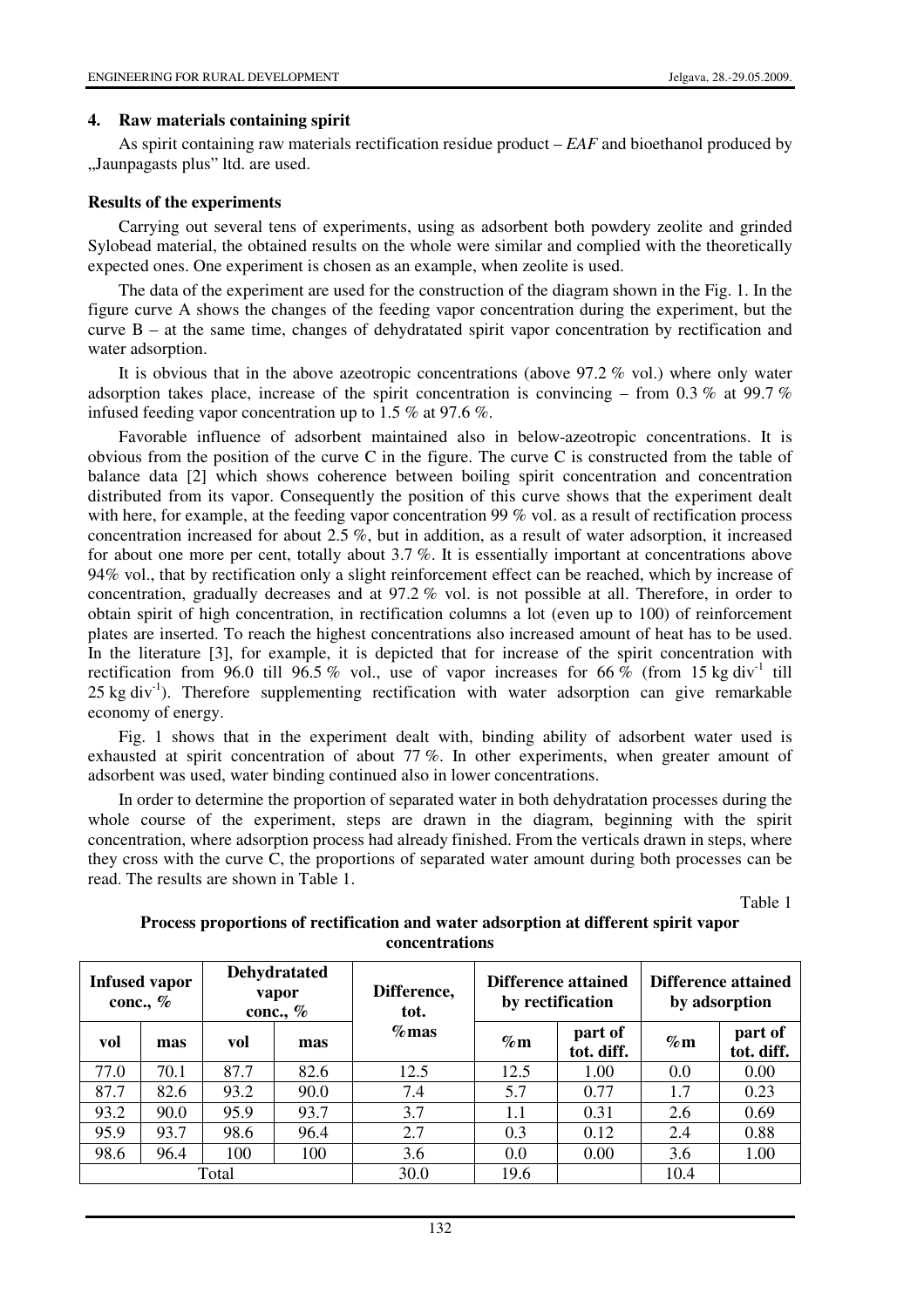From the data of Table 1 we can conclude that in this experiment by rectification (19.6:30.0)⋅100=65 %, but by adsorption (10.4:30.0)⋅100=34 % of water are separated.

In the diagram between the curves A and B the number of the steps drawn show the number of reinforcement steps necessary for dehydratation, resp. the theoretical number of plates to be inserted into the rectification column.

In this experiment the fixed number of reinforcement steps is five.

Potential economy of energy in the technological point of bioethanol dehydratation by applying congruous method might be even up to 70 %.



Fig. 1. **Diagram of congruous dehydratation process:** A – changes of feeding conc. % vol.; B – changes of distillate conc.  $\%$  vol.; C – changes of balance conc.  $\%$  vol

## **Conclusions**

1. Instead of the divided bioethanol dehydratation method, when till the azeotropic concentration it is carried out by rectification and further water adsorption, it is preferable to combine together both processes in the rectification equipment, thus obtaining technological and economical preferences.